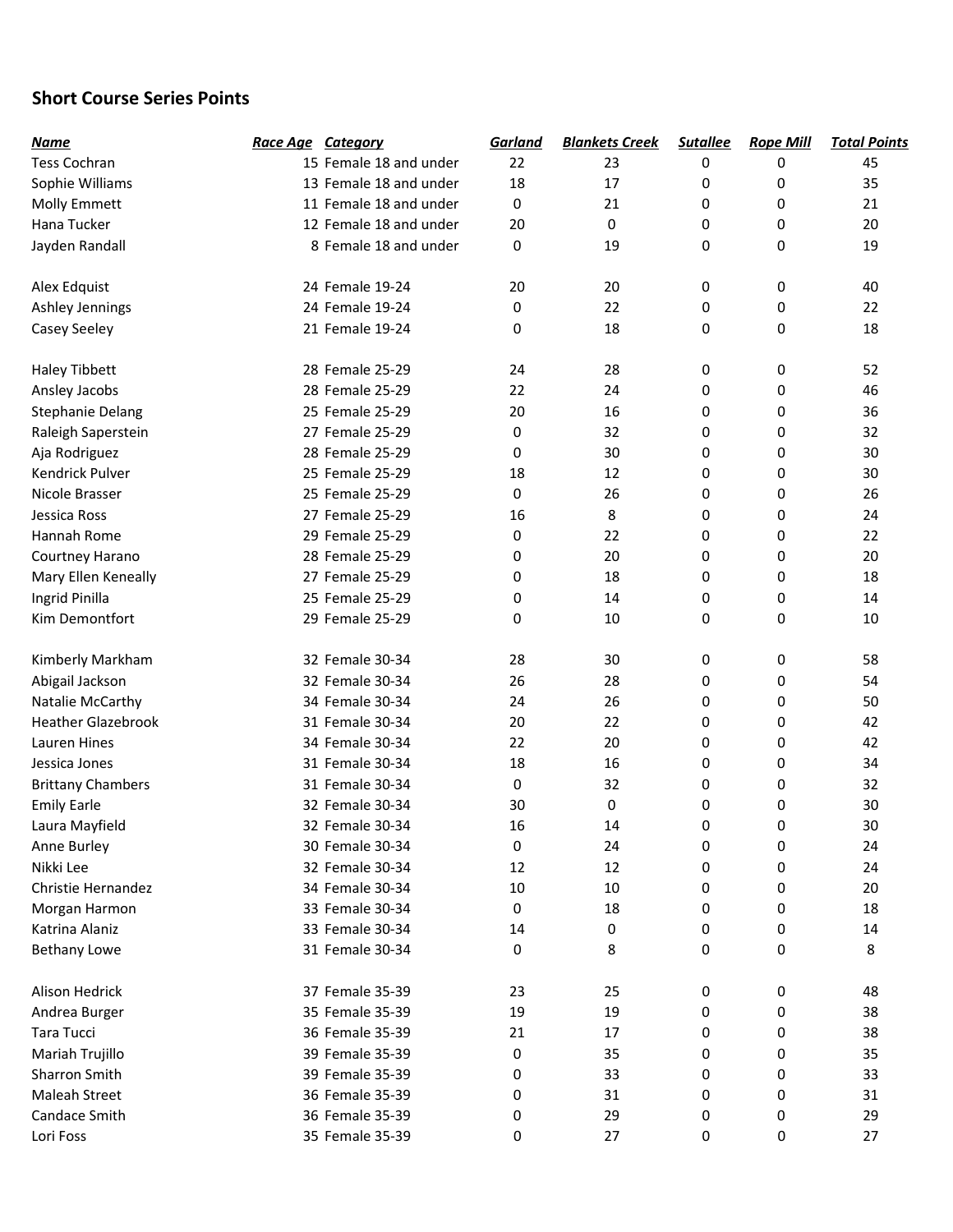| <b>Name</b>             | <b>Race Age Category</b> |                 | <b>Garland</b> | <b>Blankets Creek</b> | <b>Sutallee</b> | <b>Rope Mill</b> | <b>Total Points</b> |
|-------------------------|--------------------------|-----------------|----------------|-----------------------|-----------------|------------------|---------------------|
| Amanda Back             |                          | 36 Female 35-39 | 25             | 0                     | 0               | 0                | 25                  |
| Jessica Alger           |                          | 35 Female 35-39 | 15             | 9                     | 0               | 0                | 24                  |
| Clare Agostinelli       |                          | 38 Female 35-39 | 0              | 23                    | 0               | 0                | 23                  |
| Lacey Cazier            |                          | 35 Female 35-39 | 0              | 21                    | 0               | 0                | 21                  |
| <b>Bethany Beaudrie</b> |                          | 37 Female 35-39 | 17             | 0                     | 0               | 0                | 17                  |
| <b>Christine Rule</b>   |                          | 37 Female 35-39 | 0              | 15                    | 0               | 0                | 15                  |
| <b>Holly Varner</b>     |                          | 39 Female 35-39 | 0              | 13                    | 0               | 0                | 13                  |
| Kristin Kelly           |                          | 36 Female 35-39 | 0              | 11                    | 0               | 0                | 11                  |
| Alpa Gajera             |                          | 38 Female 35-39 | 0              | $\overline{7}$        | 0               | 0                | $\overline{7}$      |
| Melissa Reedy           |                          | 38 Female 35-39 | 0              | 5                     | $\mathbf 0$     | 0                | 5                   |
| Rebecca Coleman         |                          | 42 Female 40-44 | 26             | 30                    | 0               | 0                | 56                  |
| Ramie Tucker            |                          | 40 Female 40-44 | 22             | 26                    | 0               | 0                | 48                  |
| Vikki Frost             |                          | 44 Female 40-44 | 20             | 22                    | 0               | 0                | 42                  |
| Kimberly Ford           |                          | 44 Female 40-44 | 0              | 28                    | 0               | 0                | 28                  |
| Mary Shade              |                          | 41 Female 40-44 | 14             | 14                    | 0               | 0                | 28                  |
| Tricia Escobedo         |                          | 44 Female 40-44 | 16             | 12                    | 0               | 0                | 28                  |
| Jenna Boyd              |                          | 43 Female 40-44 | 0              | 24                    | 0               | 0                | 24                  |
| Julie Collins           |                          | 44 Female 40-44 | 24             | 0                     | 0               | 0                | 24                  |
| Lara Coppola            |                          | 43 Female 40-44 | 0              | 20                    | 0               | 0                | 20                  |
| Katherine Leeth         |                          | 43 Female 40-44 | 18             | 0                     | 0               | 0                | 18                  |
| Marci Laribee           |                          | 41 Female 40-44 | 0              | 18                    | 0               | 0                | 18                  |
| Tonya Witchel           |                          | 42 Female 40-44 | 0              | 16                    | 0               | 0                | 16                  |
| <b>Judith Dobbs</b>     |                          | 42 Female 40-44 | 0              | 10                    | $\mathbf 0$     | 0                | 10                  |
| Deloni Tichenor         |                          | 47 Female 45-49 | 28             | 29                    | 0               | 0                | 57                  |
| Stephanie Williams      |                          | 46 Female 45-49 | 22             | 17                    | 0               | 0                | 39                  |
| Mary Sickler            |                          | 48 Female 45-49 | 0              | 31                    | 0               | 0                | 31                  |
| Rebecca Trepper         |                          | 49 Female 45-49 | 18             | 13                    | 0               | 0                | 31                  |
| Valerie Lee             |                          | 45 Female 45-49 | 16             | 15                    | 0               | 0                | 31                  |
| Tammy Johnson           |                          | 45 Female 45-49 | 0              | 27                    | 0               | 0                | 27                  |
| Donna Tucker            |                          | 49 Female 45-49 | 26             | 0                     | 0               | 0                | 26                  |
| Annette Larkins         |                          | 48 Female 45-49 | 14             | 11                    | 0               | 0                | 25                  |
| Diane McHorney          |                          | 45 Female 45-49 | 0              | 25                    | 0               | 0                | 25                  |
| Jennifer Allen          |                          | 46 Female 45-49 | 24             | $\pmb{0}$             | 0               | 0                | 24                  |
| Susannah Emmett         |                          | 45 Female 45-49 | 0              | 23                    | 0               | 0                | 23                  |
| Terri Crist             |                          | 49 Female 45-49 | 0              | 21                    | 0               | 0                | 21                  |
| Meredith Evans          |                          | 45 Female 45-49 | 20             | 0                     | 0               | 0                | 20                  |
| Amy Anderson            |                          | 45 Female 45-49 | 0              | 19                    | 0               | 0                | 19                  |
| Jeannine Kennedy        |                          | 46 Female 45-49 | 12             | 0                     | 0               | 0                | 12                  |
| Susan Yarbrough         |                          | 49 Female 45-49 | $\mathbf 0$    | 9                     | 0               | 0                | 9                   |
| Amy Dickson             |                          | 50 Female 50-54 | 21             | 25                    | 0               | 0                | 46                  |
| Michele Owen            |                          | 50 Female 50-54 | 19             | 23                    | 0               | 0                | 42                  |
| Karen Bowers            |                          | 52 Female 50-54 | 17             | 17                    | 0               | 0                | 34                  |
| Leah Hinnefeld          |                          | 52 Female 50-54 | 0              | 29                    | 0               | 0                | 29                  |
| Sandy Geisel            |                          | 54 Female 50-54 | 0              | 27                    | 0               | 0                | 27                  |
| Shiela Catanzarite      |                          | 53 Female 50-54 | 25             | 0                     | 0               | 0                | 25                  |
| Linda Cole              |                          | 50 Female 50-54 | 23             | 0                     | 0               | 0                | 23                  |
| <b>Heather Graves</b>   |                          | 50 Female 50-54 | $\pmb{0}$      | 21                    | 0               | 0                | 21                  |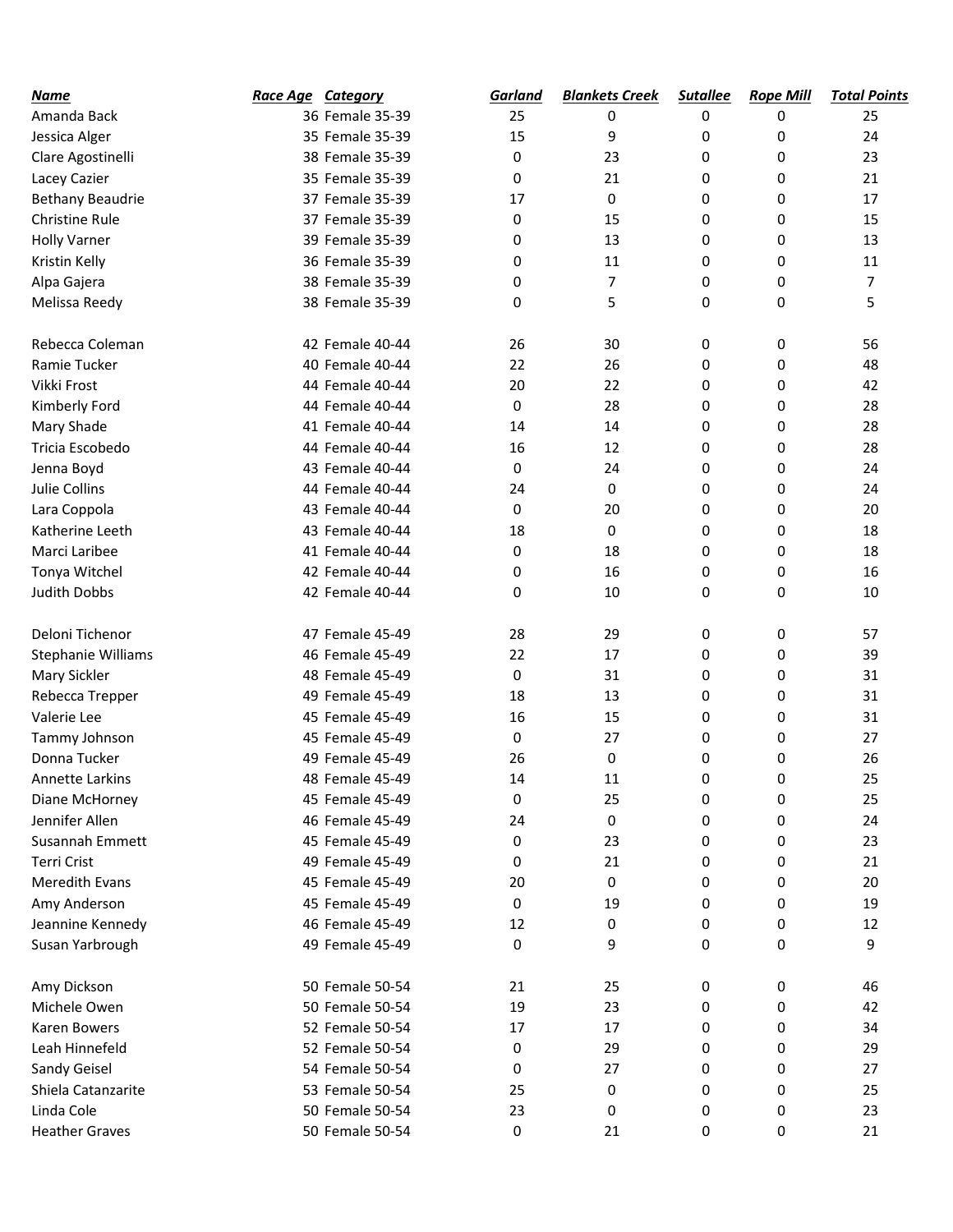| <u>Name</u>            | Race Age Category |                      | Garland | <b>Blankets Creek</b> | <b>Sutallee</b> | <b>Rope Mill</b> | <b>Total Points</b> |
|------------------------|-------------------|----------------------|---------|-----------------------|-----------------|------------------|---------------------|
| Lynn Silvers           |                   | 53 Female 50-54      | 0       | 19                    | 0               | 0                | 19                  |
| Juli Beatty            |                   | 53 Female 50-54      | 0       | 15                    | 0               | 0                | 15                  |
| Karen Tolbert          |                   | 54 Female 50-54      | 15      | 0                     | 0               | 0                | 15                  |
| CathyJo Caputo         |                   | 52 Female 50-54      | 0       | 13                    | 0               | 0                | 13                  |
| Andrea Hamrick         |                   | 54 Female 50-54      | 0       | 11                    | 0               | 0                | 11                  |
| Julie Jackson          |                   | 58 Female 55-59      | 21      | 22                    | 0               | 0                | 43                  |
| Cynthia Byrer          |                   | 58 Female 55-59      | 15      | 18                    | 0               | 0                | 33                  |
| Vicki Bertram          |                   | 58 Female 55-59      | 17      | 16                    | 0               | 0                | 33                  |
| Carla Moore            |                   | 56 Female 55-59      | 25      | 0                     | 0               | 0                | 25                  |
| Alicia V King          |                   | 57 Female 55-59      | 0       | 24                    | 0               | 0                | 24                  |
| Jennifer Bonn          |                   | 59 Female 55-59      | 23      | 0                     | 0               | 0                | 23                  |
| Grace Sirma            |                   | 57 Female 55-59      | 0       | 20                    | 0               | 0                | 20                  |
| Eva Craton             |                   | 58 Female 55-59      | 19      | 0                     | 0               | 0                | 19                  |
| Karen May              |                   | 63 Female 60-64      | 0       | 20                    | 0               | 0                | 20                  |
| <b>Barbara Myrick</b>  |                   | 66 Female 65-69      | 20      | 20                    | 0               | 0                | 40                  |
| Nancy Eisele           |                   | 67 Female 65-69      | 0       | 22                    | 0               | 0                | 22                  |
| Susan Burkett          |                   | 68 Female 65-69      | 0       | 18                    | 0               | 0                | 18                  |
| Kobe Cochran           |                   | 14 Male 18 and under | 19      | 20                    | 0               | 0                | 39                  |
| Joseph Urbanowicz      |                   | 14 Male 18 and under | 23      | 0                     | 0               | 0                | 23                  |
| lan Eastridge          |                   | 16 Male 18 and under | 0       | 22                    | 0               | 0                | 22                  |
| Gabe Kennedy           |                   | 16 Male 18 and under | 21      | 0                     | 0               | 0                | 21                  |
| Cash Dobbs             |                   | 9 Male 18 and under  | 0       | 18                    | 0               | 0                | 18                  |
| Jack Tucker            |                   | 9 Male 18 and under  | 17      | 0                     | 0               | 0                | 17                  |
| Cory Chambers          |                   | 21 Male 19-24        | 0       | 20                    | 0               | 0                | 20                  |
| Nicolas Urbain         |                   | 24 Male 19-24        | 20      | 0                     | 0               | 0                | 20                  |
| Jeffrey Carswell       |                   | 29 Male 25-29        | 22      | 23                    | 0               | 0                | 45                  |
| Christian Abrams       |                   | 28 Male 25-29        | 20      | 15                    | 0               | 0                | 35                  |
| Clayton Williams       |                   | 25 Male 25-29        | 18      | 13                    | 0               | 0                | 31                  |
| Carlos Galindo         |                   | 26 Male 25-29        | 0       | 27                    | 0               | 0                | 27                  |
| Wilson Weber           |                   | 26 Male 25-29        | 0       | 25                    | 0               | 0                | 25                  |
| Colin Ennis            |                   | 28 Male 25-29        | 0       | 21                    | 0               | 0                | 21                  |
| <b>William Aitkens</b> |                   | 26 Male 25-29        | 0       | 19                    | 0               | 0                | 19                  |
| Will Gunn              |                   | 28 Male 25-29        | 0       | 17                    | 0               | 0                | 17                  |
| Joseph Langford        |                   | 30 Male 30-34        | 21      | 23                    | 0               | 0                | 44                  |
| <b>Ritesh Patel</b>    |                   | 30 Male 30-34        | 19      | 21                    | 0               | 0                | 40                  |
| Andrew Murphy          |                   | 31 Male 30-34        | 17      | 19                    | 0               | 0                | 36                  |
| Charles Straka         |                   | 33 Male 30-34        | 0       | 29                    | 0               | 0                | 29                  |
| Dustin O'Day           |                   | 31 Male 30-34        | 0       | 27                    | 0               | 0                | 27                  |
| Jared Cherni           |                   | 33 Male 30-34        | 0       | 25                    | 0               | 0                | 25                  |
| Mitch Novy             |                   | 32 Male 30-34        | 23      | 0                     | 0               | 0                | 23                  |
| Gordon Cone            |                   | 34 Male 30-34        | 0       | 17                    | 0               | 0                | 17                  |
| Jeff Wiesburg          |                   | 30 Male 30-34        | 0       | 15                    | 0               | 0                | 15                  |
| Correy Overton         |                   | 30 Male 30-34        | 0       | 13                    | 0               | 0                | 13                  |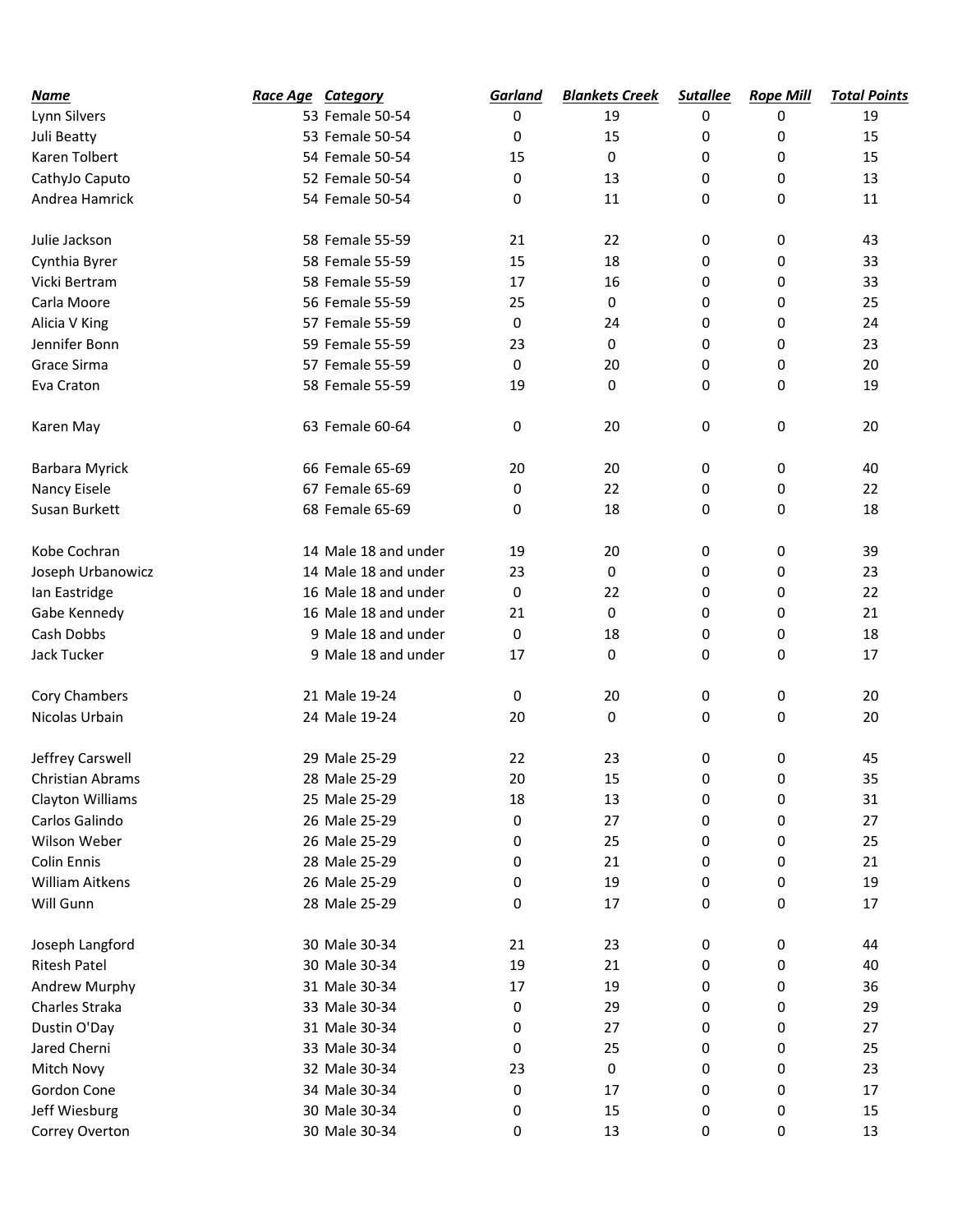| <u>Name</u>              | <b>Race Age Category</b> |               | Garland | <b>Blankets Creek</b> | <b>Sutallee</b> | <b>Rope Mill</b> | <b>Total Points</b> |
|--------------------------|--------------------------|---------------|---------|-----------------------|-----------------|------------------|---------------------|
| Anthony Myrick           |                          | 30 Male 30-34 | 0       | 11                    | 0               | 0                | 11                  |
|                          |                          |               |         |                       |                 |                  |                     |
| Ryan Brookshire          |                          | 39 Male 35-39 | 22      | 23                    | 0               | 0                | 45                  |
| Robert Tucci             |                          | 36 Male 35-39 | 20      | 17                    | 0               | 0                | 37                  |
| Clayton Denton           |                          | 38 Male 35-39 | 14      | 19                    | 0               | 0                | 33                  |
| <b>Holland King</b>      |                          | 36 Male 35-39 | 18      | 15                    | 0               | 0                | 33                  |
| <b>Brent Jackson</b>     |                          | 35 Male 35-39 | 16      | 13                    | 0               | 0                | 29                  |
| Tim Tatarka              |                          | 37 Male 35-39 | 0       | 29                    | 0               | 0                | 29                  |
| Carlos Felfoldi          |                          | 39 Male 35-39 | 0       | 27                    | 0               | 0                | 27                  |
| <b>Matthew Akins</b>     |                          | 37 Male 35-39 | 26      | 0                     | 0               | 0                | 26                  |
| <b>Tyler Smith</b>       |                          | 38 Male 35-39 | 0       | 25                    | 0               | 0                | 25                  |
| Mike Hipps               |                          | 38 Male 35-39 | 24      | 0                     | 0               | 0                | 24                  |
| Endale Kebede            |                          | 35 Male 35-39 | 0       | 21                    | 0               | 0                | 21                  |
| David Felfoldi           |                          | 38 Male 35-39 | 0       | 11                    | 0               | 0                | 11                  |
| George Darden            |                          | 43 Male 40-44 | 24      | 27                    | 0               | 0                | 51                  |
| Jim Rives                |                          | 43 Male 40-44 | 22      | 25                    | 0               | 0                | 47                  |
| Steven Alaniz            |                          | 40 Male 40-44 | 16      | 15                    | 0               | 0                | 31                  |
| Jeff Wood                |                          | 44 Male 40-44 | 0       | 23                    | 0               | 0                | 23                  |
| Thompson Brock           |                          | 44 Male 40-44 | 0       | 21                    | 0               | 0                | 21                  |
| Mark Hudson              |                          | 40 Male 40-44 | 20      | 0                     | 0               | 0                | 20                  |
| Joseph Salter            |                          | 41 Male 40-44 | 0       | 19                    | 0               | 0                | 19                  |
| Patrick Tucker           |                          | 41 Male 40-44 | 18      | 0                     | 0               | 0                | 18                  |
| Lee Hands                |                          | 44 Male 40-44 | 0       | 17                    | 0               | 0                | 17                  |
| Shawn Reedy              |                          | 40 Male 40-44 | 0       | 13                    | 0               | 0                | 13                  |
| Sebastien Viveros        |                          | 48 Male 45-49 | 27      | 27                    | 0               | 0                | 54                  |
| Matthew Watson           |                          | 49 Male 45-49 | 25      | 23                    | 0               | 0                | 48                  |
| David Milam              |                          | 45 Male 45-49 | 23      | 21                    | 0               | 0                | 44                  |
| Dale Graves              |                          | 48 Male 45-49 | 17      | 17                    | 0               | 0                | 34                  |
| John Whitehurst          |                          | 48 Male 45-49 | 15      | 15                    | 0               | 0                | 30                  |
| John Jones               |                          | 46 Male 45-49 | 0       | 29                    | 0               | 0                | 29                  |
| Dale Smith               |                          | 47 Male 45-49 | 13      | 13                    | 0               | 0                | 26                  |
| Mark Radicchi            |                          | 46 Male 45-49 | 0       | 25                    | 0               | 0                | 25                  |
| Mike Helenbrook          |                          | 48 Male 45-49 | 21      | 0                     | 0               | 0                | 21                  |
| Philip Niekro            |                          | 49 Male 45-49 | 19      | 0                     | 0               | 0                | 19                  |
| Richard Shannon          |                          | 45 Male 45-49 | 0       | 19                    | 0               | 0                | 19                  |
| <b>Greg Estes</b>        |                          | 49 Male 45-49 | 0       | 11                    | 0               | 0                | 11                  |
| <b>Tony Ooten</b>        |                          | 53 Male 50-54 | 24      | 30                    | 0               | 0                | 54                  |
| Glenn Germaine           |                          | 52 Male 50-54 | 22      | 20                    | 0               | 0                | 42                  |
| <b>Bill McAllister</b>   |                          | 54 Male 50-54 | 20      | 14                    | 0               | 0                | 34                  |
| Tim Scott                |                          | 53 Male 50-54 | 0       | 34                    | 0               | 0                | 34                  |
| David Sulkoske           |                          | 54 Male 50-54 | 0       | 32                    | 0               | 0                | 32                  |
| <b>Bruce Catanzarite</b> |                          | 51 Male 50-54 | 28      | 0                     | 0               | 0                | 28                  |
| Chaz Pattillo            |                          | 54 Male 50-54 | 0       | 28                    | 0               | 0                | 28                  |
| Sean Williams            |                          | 51 Male 50-54 | 16      | 12                    | 0               | 0                | 28                  |
| David White              |                          | 51 Male 50-54 | 0       | 26                    | 0               | 0                | 26                  |
| Paul Urbanowicz          |                          | 50 Male 50-54 | 26      | 0                     | 0               | 0                | 26                  |
| Dale Seeley              |                          | 50 Male 50-54 | 18      | 6                     | 0               | 0                | 24                  |
|                          |                          |               |         |                       |                 |                  |                     |